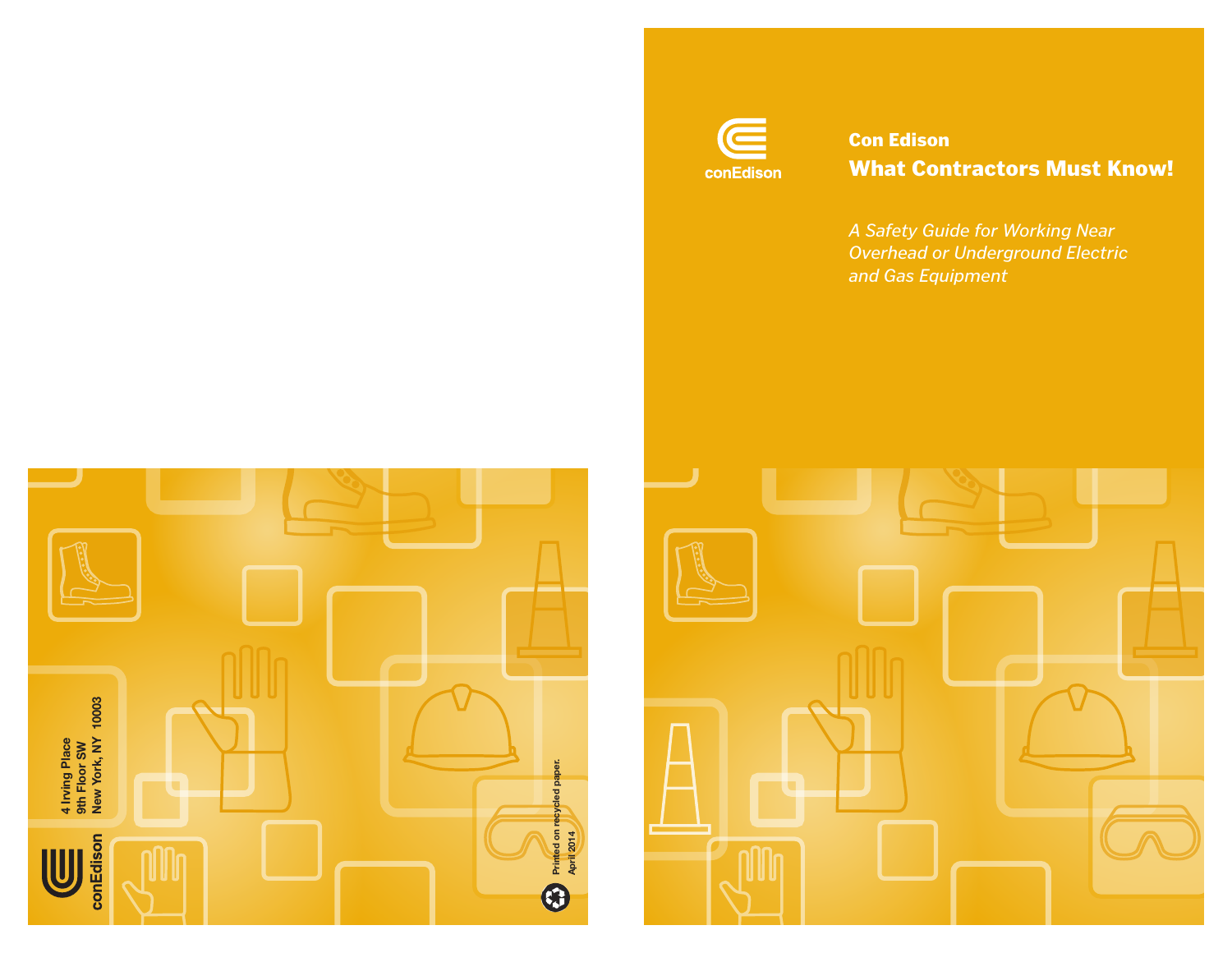This brochure is provided for informational purposes only and does not constitute legal advice. The New York State laws and regulations reproduced herein are current as of this document's publication (April 2014). This reproduction is not intended to include all statutory and regulatory provisions that may apply to work near overhead or underground facilities. Contractors are responsible for knowing and complying with all laws that apply to the work they perform, including but not limited to any applicable federal laws or municipal codes. Questions concerning the law should be directed to the reader's own attorney.

# A Safety Guide for Developers, Equipment Operators, and other **Contractors**

The energy that metropolitan New York relies on is delivered by complex, sophisticated electric and gas systems.

These same systems can make construction, excavating, and other building-related or outdoor work more difficult and dangerous. And, anyone working near overhead or underground electric or natural gas services must obey New York State and Federal laws that help ensure worker and public safety and protect energy systems - and that responsibility includes notifying the appropriate power company before work begins.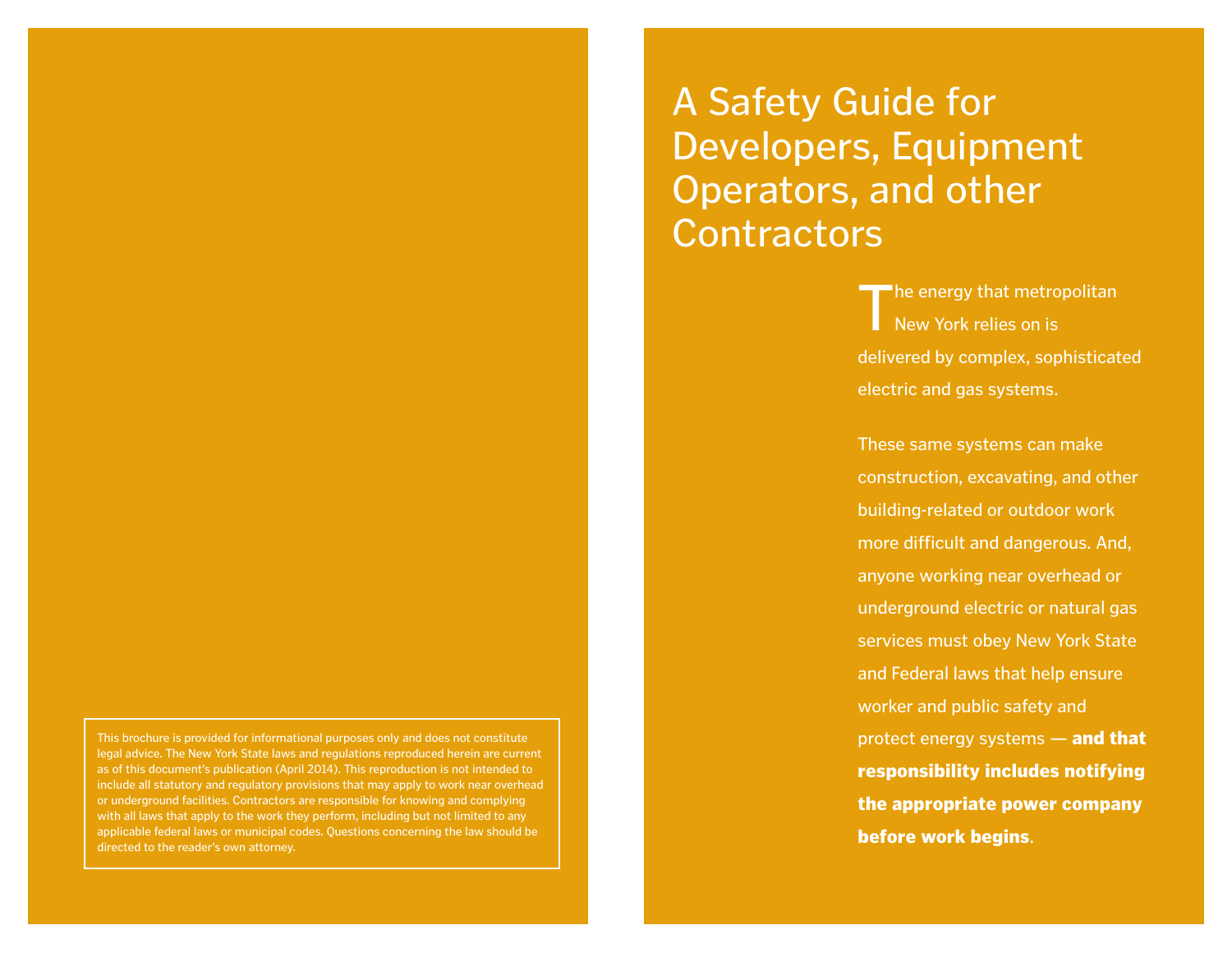# Overhead Power Lines

## Let Us Know Anytime You Are Within 10 Feet of Our Lines

efore you start work near overhead power lines, you must submit a work request at **coned.com/es**. You must submit your request no less than five working days before the job begins. B efore you start work near overhead power lines, you must submit a<br>work request at **coned.com/es**. You must submit your request no less

### You cannot start work until Con Edison tells you it is safe to work in the area.

### To submit a work request:

- Go to coned.com/es.
- Click on *Launch Project Center*.
- After logging in, select *Create New Request*.
- Under *Request Type*, select *Non Service Request*.
- Under *Utility*, choose *Electric*, then click *Next*.
- Select *Overhead Facilities Protection*, then click *Next*.
- Enter all your information, including *Scope of Work*.

Once you submit your request, you will receive a confirmation e-mail, and a Con Edison representative will contact you.

## Stay safe when working near overhead power lines:

- Avoid direct and indirect contact with power lines.
- Stay a minimum of 10 feet away from all unprotected lines. The law requires that 10 foot minimum, known as the "danger zone."
- Always assume that a power line is "live" or energized. Only Con Edison can verify that an electrical line has been de-energized.
- Ladders, scaffolds, or any other equipment that places a person near a power line create special hazards.
- Never extend a tool within 10 feet of a power line.
- Keep vehicles and heavy machinery out of the danger zone.
- If you experience a power-line-related emergency, call 1-718-222-7175.

# Beware of Underground Lines: Call Before You Dig

uch of the Con Edison equipment that transmits and delivers energy is under the ground, including more than 4,300 miles of natural gas pipelines. We work diligently to keep our systems safe and our excellent safety record demonstrates that commitment. New York State law requires anyone planning to dig or excavate to call a one-call center two to 10 days in advance.

The one-call center will contact Con Edison on your behalf to obtain the necessary clearances, including the locations of all in-ground electrical and natural gas lines near your job site.

To reach the one-call center, call 811.

- Call seven days a week, 24 hours a day
- Call at least two working days ahead of time

This single, toll-free call will help protect you and your workers from injury and help you avoid costly repair bills from damaged utility equipment.

## Stay safe when working near underground pipelines:

- Call 811 before you dig.
- Wait for confirmation from the appropriate utility.
- Once the excavation markings are set, respect them.
- Know the signs of a gas leak: rotten-egg smell, hissing or whistling sound, white fog.
- If you damage a gas pipeline, go to a safe area and call 1-800-75-CONED (1-800-752-6633).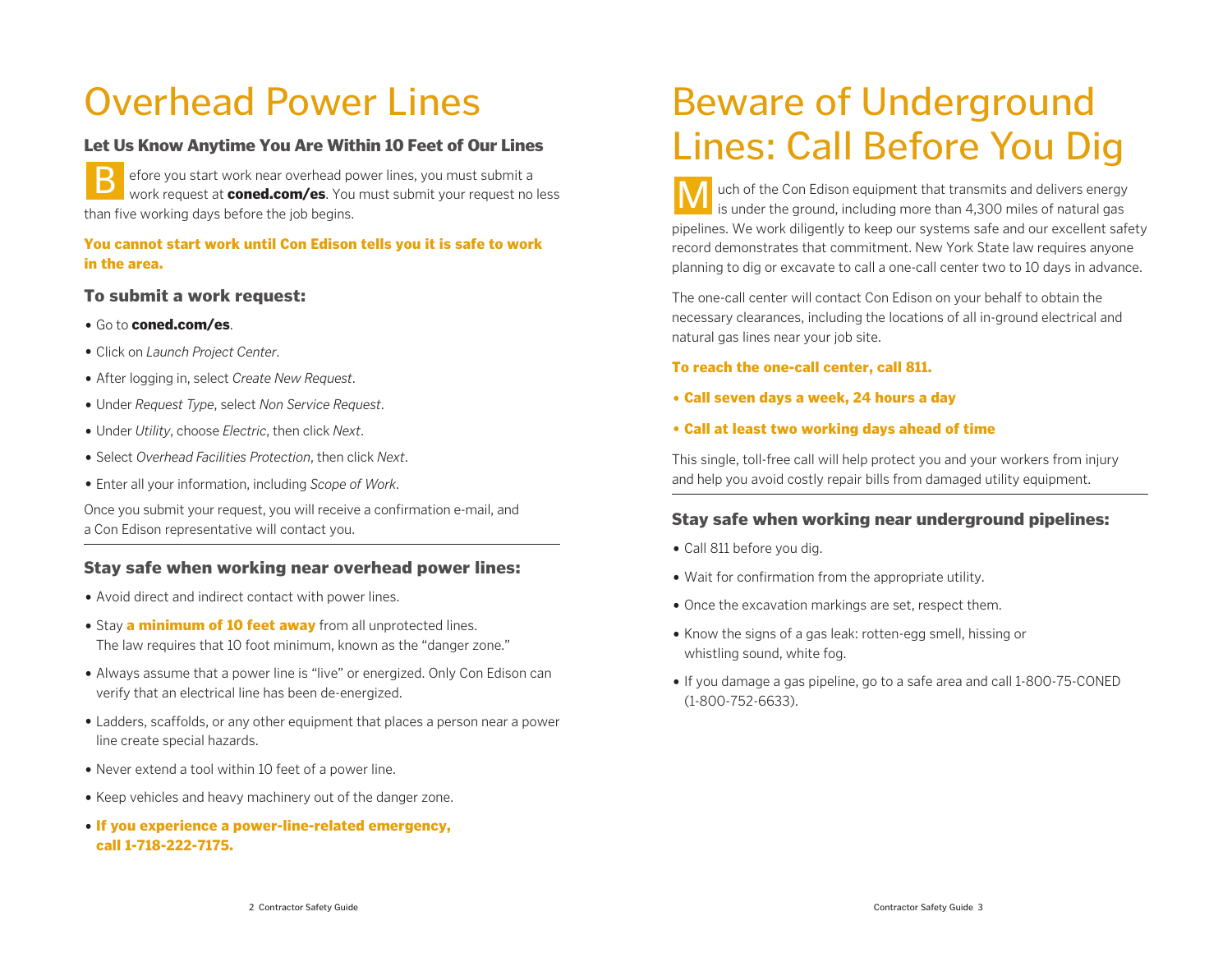# **Overhead**

## New York Labor Law § 202-h

### Chapter 31. of the Consolidated Laws Article 7. General Provisions § 202-h. High-voltage proximity (excerpts)

1. This section may be known as the "high-voltage proximity act."

2. Definitions. For the purpose of this section:

(a) "High-voltage lines" means electrical conductors installed above ground and having a voltage differential in excess of six hundred volts between any pair of conductors or between any conductor and ground. In the case of alternating current, the voltage shall be measured in R.M.S. value. This definition shall not include approved armored cable used to supply power to portable equipment and insulated power cables enclosed in approved metallic raceways.

(b) "Dangerous proximity" means a distance within ten feet of high-voltage lines, or within such greater distances as are set forth in the current editions and any subsequent revisions of the regulations of the United States Occupational Safety and Health Administration (29 CFR parts 1910 and 1926), the New York industrial code (12 NYCRR part 23) and the national electrical safety code.

#### 3. Prohibited activity.

(a) No employer or supervising agent of an employer shall require or permit an employee to, and no self-employed individual, independent contractor having no employees or homeowner shall, participate in the operation, erection, transportation, handling, or storage of any tools, machinery, equipment, supplies, materials or apparatus, or the moving of any building, if in the course of such operation, erection, transportation, handling, storage or moving it is possible for such tools, machinery, equipment, supplies, materials, apparatus or building, to come within dangerous proximity of a high-voltage line; or participate in any activity which would cause the employee, self-employed individual, independent contractor or homeowner to come within dangerous proximity of a high-voltage line; unless precautionary action has been taken to protect against the danger from contact with such high-voltage line, either by de-energizing such highvoltage line and grounding it where necessary, or other effective methods or devices which have been approved in advance by the owner or person in charge of such highvoltage lines for the particular case and for the particular location.

(b) Employers whose employees operate, erect, transport, handle or store any tools, machinery, equipment, supplies, materials or apparatus, or move any building, which in the course of such operation, erection, transportation, handling, storing or moving might come within dangerous proximity of a high-voltage line, shall advise such employees of the dangers inherent in such work, highlight precautions which are to be taken under such circumstances and encourage employees to communicate with and advise employers or their supervising agents of conditions which would require precautionary action by the employer as required by paragraph (a) of this subdivision.

(c) In no case shall the required clearance be provided by moving or displacing any conductor, except where the same is temporarily relocated pursuant to arrangements made with the owner or person in charge of the high-voltage line, and such actions are performed by such owner or person in charge.

(d) All high-voltage lines shall be considered as energized high-voltage lines until assurance has been given that they are otherwise by qualified representatives of the owners or persons in charge of such lines...

# Codes, Rules and Regulations of the State of New York

Title 12. Department of Labor Chapter I. Industrial Board of Appeals Subchapter A. The Industrial Code Part 57. High Voltage Proximity

#### Section 57.1 Title and citation.

Within and for the purposes of the Department of Labor, this Part (rule) may be known as Industrial Code Rule No. 57, relating to hazards to untrained persons working or moving materials or equipment in proximity to high-voltage power lines. It may be cited as Code Rule 57 High Voltage Proximity as an alternative and without prejudice to its designation and citation established by the Secretary of State.

#### Section 57.2 Purpose and intent of Part (rule).

(a) Legislative findings. The Legislature has found that untrained persons working or moving materials or equipment in proximity to high-voltage power lines are endangered in the absence of suitable precautions, and that the quality of electrical service is likewise endangered by the absence of such precautions.

(b) Purpose and intent. It is the purpose and intent of this Part (rule) to reduce the risks to untrained persons working or moving materials or equipment in proximity to high-voltage power lines, and to help insure the quality of electrical service by requiring compliance by said persons with certain procedures that will insure reasonable protection to said persons and to the high-voltage power lines in proximity to work locations or where materials or equipment are moved.

#### Section 57.3 Application.

(a) This Part (rule) shall apply throughout the State of New York to any employer, any agent of an employer who supervises employees, self-employed individuals, independent contractors having no employees and homeowners, subject to the exceptions set forth in subdivision (b) of this section.

(b) The provisions of this Part (rule) shall not apply to:

(1) The construction, reconstruction, operations, and maintenance of overhead electrical conductors and their supporting structures and associated equipment by authorized and qualified electrical workers;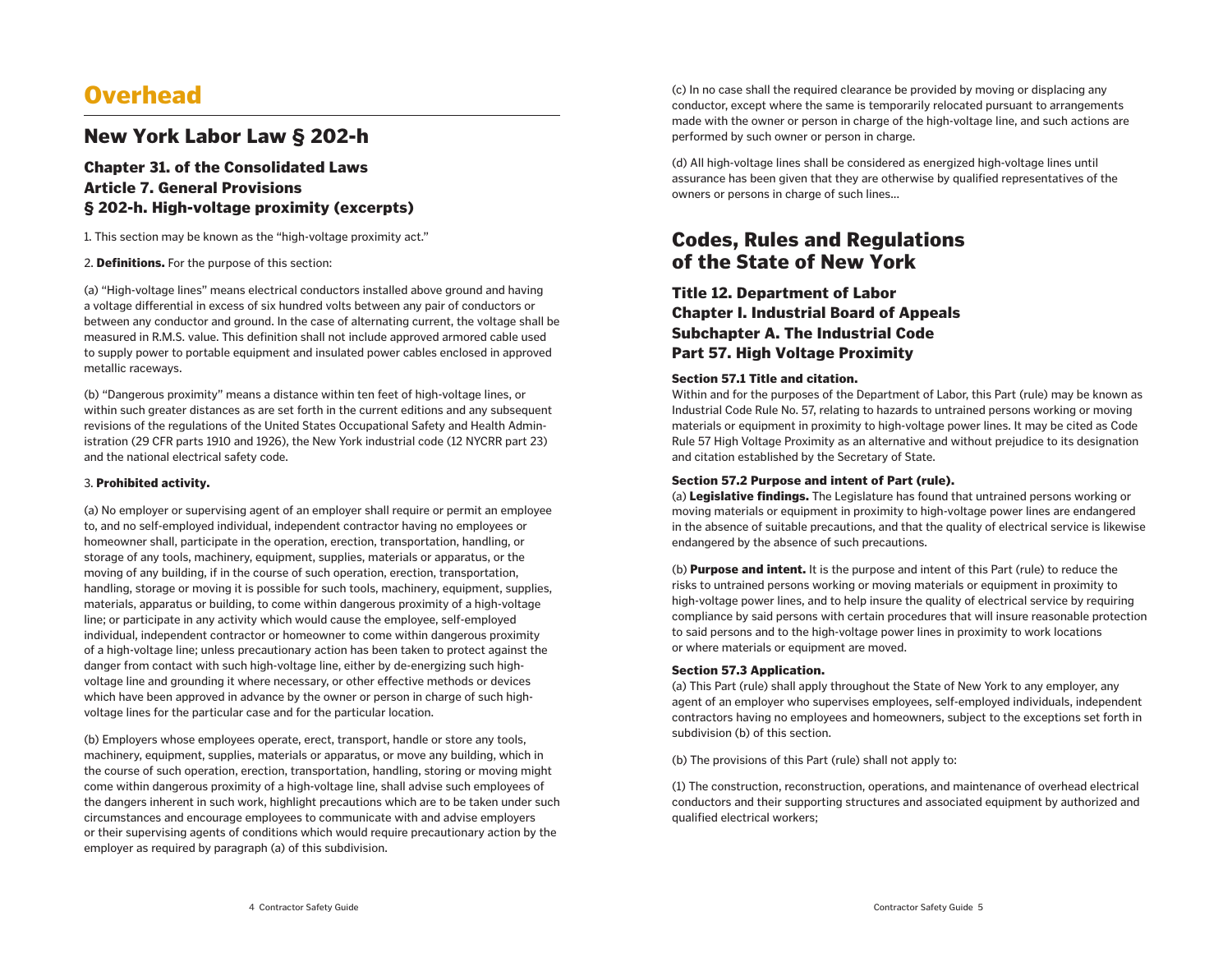(2) The authorized and qualified employees of any person engaged in the construction, reconstruction, operation, and maintenance of overhead electrical circuits or conductors and their supporting structures and associated equipment of rail transportation systems or electrical generating, transmission, distribution, and communication systems; and

(3) Motor vehicle transportation across or along a public road or highway where the combined vehicle and load is not at such time in excess of 13-1/2 feet high and 13 feet wide.

**Note:** The exception set forth in paragraph (b)(2) of this section, when applied to railway systems, shall be construed as permitting operation of standard rail equipment, which is normally used in the transportation of freight or passengers or both and the operation of relief trains, or other equipment in emergencies, or in maintenance of way service, within dangerous proximity of any high-voltage conductor of such railway system. Normal repair or construction operations within dangerous proximity of any high-voltage conductor shall be prohibited under this Part unless performed by properly qualified and authorized persons or employees under the direct supervision of an authorized person familiar with the hazards involved, unless there has been compliance with the safety provisions set forth in this Part.

#### Section 57.4 Definitions.

As used in or in connection with this Part (rule) the following terms shall mean:

(a) **High-voltage lines.** Electrical conductors installed above ground and having a voltage differential in excess of 600 volts between any pair of conductors or between any conductor and ground. In the case of alternating current, the voltage shall be measured in R.M.S. value. All high-voltage lines shall be considered as energized high-voltage lines until assurance has been given that they are otherwise by qualified representatives of the owners or persons in charge of such lines.

**Exception:** This definition shall not include approved armored cable used to supply power to portable equipment and insulated power cables enclosed in approved metallic raceways.

(b) Dangerous proximity. As defined in Labor Law, section 202-h, dangerous proximity shall be the distance within 10 feet of high-voltage lines, or within such greater distances as are set forth in the 1990 edition of the regulations of the United States Occupational Safety and Health Administration (29 CFR parts 1910 and 1926), the New York Industrial Code (12 NYCRR Part 23) and the National Electrical Safety Code, 1990 edition, published by the American National Standards Institute, 11 West 42nd Street, New York, NY 10036.

(c) R.M.S. value. The greatest effective difference of potential between any two conductors of the circuit concerned.

(d) **Prohibited activity.** The operation, erection, transportation, handling, or storage of any tools, machinery, equipment, supplies, material or apparatus, or the moving of any building, if in the course of such operation, erection, transportation, handling, storage or moving of such objects it is possible to come within dangerous proximity of a high-voltage line.

#### Section 57.5 Precautionary action.

No individual covered by the provisions of this Part (rule) shall engage in, or require a person employed by him/her to engage in any prohibited activity unless precautionary action has been taken to protect against the danger from contact with a high-voltage line, either by de-energizing such high-voltage line and grounding it where necessary, or by other effective methods or devices which have been approved in advance for the particular case and for the particular location by the owner or persons in charge of such high-voltage lines.

#### Section 57.6 Employee information.

(a) Before allowing any employee to engage in prohibited activity, employers subject to the provisions of this Part (rule) shall:

(1) Advise such employee of the dangers inherent in the operation, erection, transportation, handling, storage or moving of any tools, machinery, equipment, supplies, materials, apparatus or building in dangerous proximity to high-voltage lines;

(2) Highlight precautions which are to be taken prior to or in conjunction with engaging in such prohibited activity;

(3) Encourage employees to communicate with and advise employers or their supervising agents of conditions which would involve precautionary action by the employer as required under section 57.5 of this Part (rule).

(b) The information required under paragraphs  $(a)(1)$  and  $(3)$  of this section shall be provided to the employee in writing and shall be clear, concise and easily understood. Such written information shall contain the location and phone number where the employer or his/her supervising agent may be reached for the purpose of reporting conditions which would involve precautionary action.

(c) The information required under paragraph (a)(2) of this section shall be provided to the employee verbally or in writing and shall be related to the specific circumstances of the prohibited activity involved.

#### Section 57.7 High-voltage line proximity procedure.

(a) At any site where any person or equipment may possibly come within dangerous proximity of a high-voltage line, such approach shall not be made until the following procedure has been complied with:

(1) The employer, contractor or other person making such approach or who is responsible for such activity, shall promptly notify the owner or person in charge of such high-voltage line in writing at least five normal work days before such approach is to be made. If the notification is made by regular mail, three extra days notice shall be given.

**Exception:** In any emergency situation involving imminent danger to the life, health or safety of any person, the person responsible for such activity is not required to comply with this provision.

(2) Within three normal working days following the receipt of such written notice, the owner or person in charge of the high-voltage line shall respond to the person making such approach or who is responsible for such activity of the procedure to be followed prior to performing any work in dangerous proximity to such high-voltage line.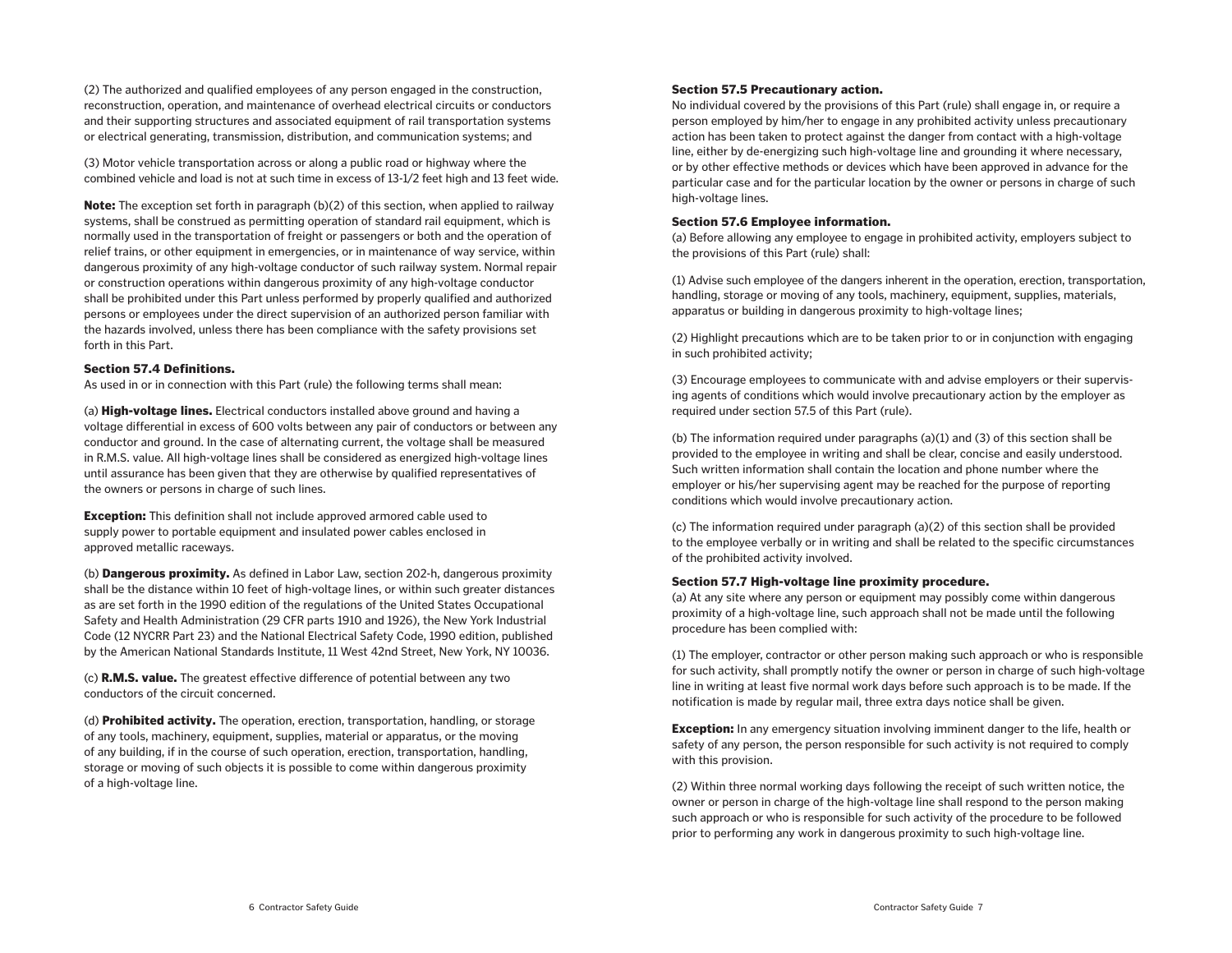(3) The owner or person responsible for the high-voltage line shall perform all necessary precautionary actions to be taken to protect against the danger from contact with such high-voltage line, either by de-energizing such high-voltage line and grounding it where necessary, or by approving in advance other effective methods or devices for the particular cases and for the particular locations.

(4) The employer, contractor or other person responsible for the activity within dangerous proximity of such high-voltage line shall be responsible for all costs incurred in connection with such precautionary action including determining what precautionary measures are necessary and preparations for implementing them whether or not such precautionary measures are actually implemented.

#### Section 57.8 Warning signs.

(a) The owner, agent, lessee, bailee, user, or employer responsible for the operations of equipment capable of coming within dangerous proximity of a high-voltage line in the course of its operation, shall post and maintain in plain view of the operator on each piece of such equipment, an approved durable warning sign legible at a distance of 12 feet. Every such warning sign shall bear the following legend in black letters on a yellow background:

#### DANGER

#### Unlawful to Operate Any Part of This Equipment Within 10 Feet of High-Voltage Lines

(b) All posted warning signs shall specify the actual distance by which the term "dangerous proximity" is defined for the particular case and location to which this Part (rule) applies.

(c) Additional warning signs shall be placed on various parts of the equipment and at the work site providing similar warnings to others in the vicinity of the high-voltage lines.

(d) If for any reason and for any time period, the operator of the equipment is unable to assess visually the clearance of the equipment from overhead high-voltage lines, a second person shall be designated to observe the clearance and provide timely warning to the equipment operator.

#### Section 57.9 Civil penalty.

Any person violating any of the provisions of this section shall be liable for a penalty of not less than \$100 nor more than \$1,000 to be collected in a civil action by a summary proceeding. Any violation of this section by an officer, agent or employee shall be a violation by the employer if such employer had knowledge of and actual control over the cause of such violation. Where the violation is of a continuing nature, each day during which it continues shall constitute an additional, separate and distinct offense.

#### Section 57.10 Severability.

If any provision of this Part (rule) or the application thereof to any person or circumstance is held invalid, such invalidity shall not affect other provisions or applications of this Part (rule) which can be given effect without the invalid provisions or applications and to this end the provisions of this Part (rule) are declared to be severable.

# **Underground**

## Codes, Rules and Regulations of the State of New York

Title 16. Department of Public Service Chapter VII. Provisions Affecting Two or More Kinds of Public Service Subchapter F. Miscellaneous Part 753. Protection of Underground Facilities Subpart 753-3. Duties of Excavators

#### Section 753-3.1 Timing of notice for excavation or demolition.

(a)(1) Before commencing or engaging in any nonemergency excavation or demolition, each excavator shall provide notice of the location and date of the planned excavation or demolition to the one-call notification system serving the vicinity in which the excavation or demolition is to take place.

(2) Such notice shall be served at least two but not more than 10 working days, not including the date of the call, before the commencement date of the excavation or demolition.

(b) Excavation or demolition which is required to be performed promptly as a result of an emergency, disaster or to correct an immediate hazard may proceed immediately without prior notification to operators, if the situation is so serious that the excavation or demolition cannot reasonably be delayed. However, excavators shall notify the one-call notification system as soon as possible that such excavation or demolition is commencing or is under way. Extreme caution shall be employed by the excavator to prevent damage to existing underground facilities and to avoid endangering persons and property.

(c) At least seven working days in advance of the commencement date of a demolition, the excavator shall request a pre-demolition conference, through the one-call notification system, with all member operators who have underground facilities at or near the demolition area. A pre-demolition conference may encompass one or more demolition(s) in the project area. A request for a pre-demolition conference is not a substitute for the notice of intent to perform demolition work required by this section.

(d) Whenever an excavator cancels an excavation or demolition, he or she shall promptly communicate the cancellation to facility operators utilizing the one-call notification system.

(1) Whenever an excavator postpones the commencement date for 10 or less working days, no call to the one-call notification system or operators is required.

(2) Whenever an excavator postpones an excavation or demolition more than 10 working days, the same requirements for notice shall pertain to the revised commencement date as listed in subdivision (a) of this section.

(e) Information requested from an operator for design purposes shall not be a substitute for the notice of intent to perform excavation or demolition as required by this Subpart.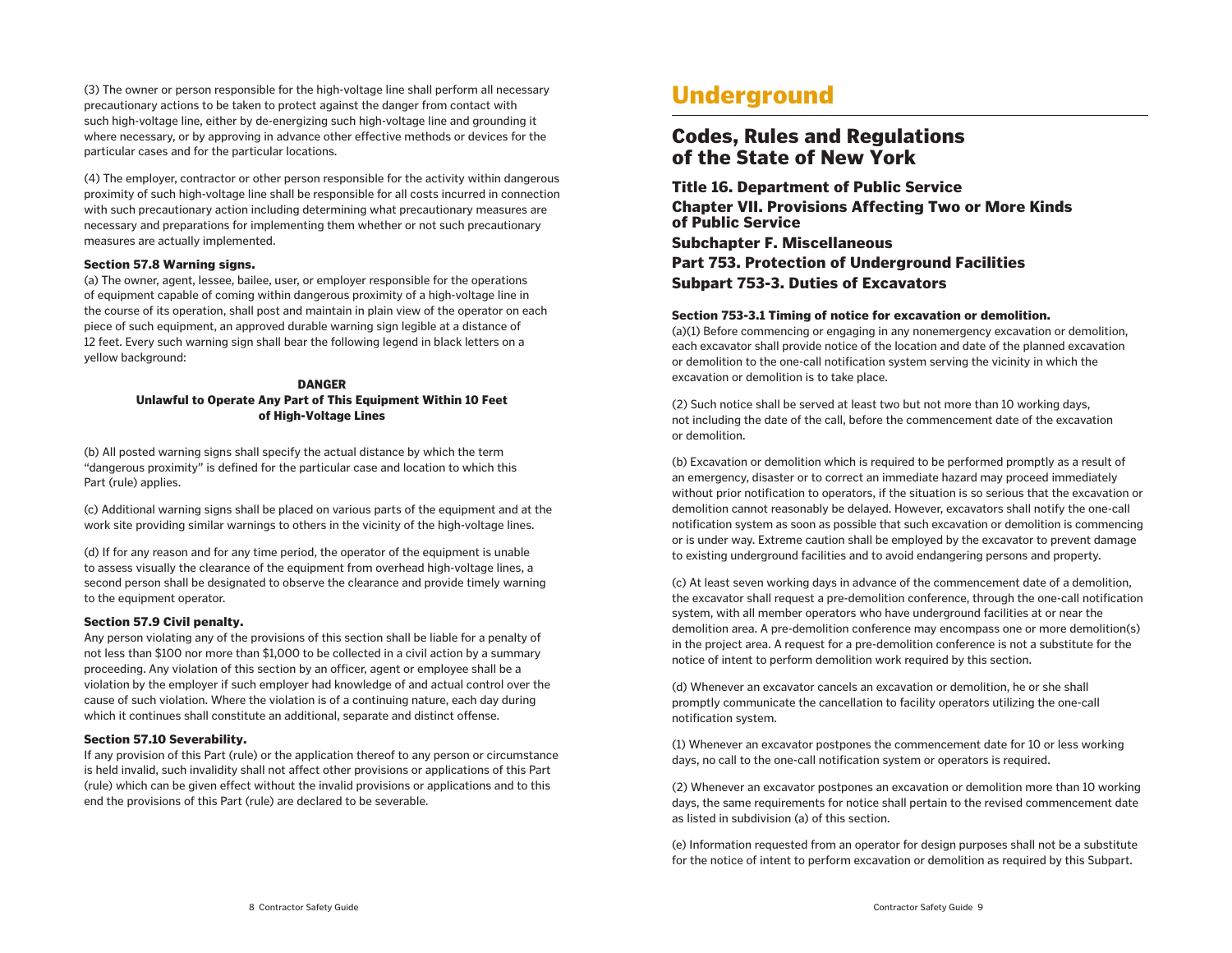#### Section 753-3.2 Detailed notice requirements.

(a) Every notice provided by an excavator to the one-call notification system concerning planned excavation or demolition shall contain at least the following information:

(1) Name of the person serving such notice;

- (2) Name, address and telephone number of the excavator or excavator's company;
- (3) Excavator's field telephone number, if one is available;

(4) Name of the field contact person, if any;

(5) Address and exact location as well as the approximate extent and dimensions of the planned work area;

(6) Means of excavation or demolition and whether or not explosives are to be used;

(7) Brief description of the planned excavation or demolition;

(8) Date and time the excavation or demolition is planned to commence.

(b) When necessary for adequate identification, or as determined by mutual agreement of the operator and excavator the excavator shall delineate the work area with white paint, white stakes or other suitable white markings.

#### Section 753-3.3 Commencement of excavation or demolition.

(a) The excavator may proceed with excavation or demolition on the stated date of commencement if, prior thereto, he or she has received notification from each and every operator notified by the one-call notification system that:

(1) Such operator has no underground facility located in or within 15 feet of the work area; or

(2) That any underground facility located in or within 15 feet of the work area has been staked, marked or otherwise designated in accordance with the provisions of Subpart 753-4 of this Part.

(b) The excavator shall not commence the excavation or demolition on the stated commencement date if he or she has been notified by an operator that the staking, marking or other designations of an underground facility located in or within 15 feet of the work area will not be completed on the stated commencement date. In such case, the operator is required promptly to report such fact to the excavator and to inform the excavator of a prompt and practicable completion date, which in no case shall be more than two working days after the excavator's stated commencement date, unless a longer period is agreed to by both parties.

(c) The excavator may proceed with excavation or demolition prior to the stated date of commencement once he or she has received notification from each and every operator notified by the one-call notification system that each operator has no underground facilities located in or within 15 feet of the work area.

#### Section 753-3.4 Staking, marking or other designation.

(a) Every excavator shall be familiar with the provisions of this Part, especially those relating to size and depth indications, color coding, center line or offset staking or marking and the location of underground facilities by designations other than staking or marking.

(b) Whenever the excavator determines that a review of the staking, marking or other designation is necessary or that additional information is required, he or she shall so notify the operator or the one-call notification system.

#### Section 753-3.5 Preservation of stakes, markings or other designations.

Starting on the stated commencement date given in the excavator's notice to the one-call notification system, the excavator shall be responsible for protecting and preserving the staking, marking or other designation until no longer required for proper and safe excavation or demolition work at or near the underground facility.

#### Section 753-3.6 Verification of underground facilities.

Where an underground facility has been staked, marked or otherwise designated by the operator and the tolerance zone overlaps with any part of the work area, or the projected line of a bore/directional drill intersects the tolerance zone, the excavator shall verify the precise location, type, size, direction of run and depth of such underground facility or its encasement. Verification shall be completed before the excavation or demolition is commenced or shall be performed as the work progresses.

(a) Powered or mechanized equipment may be used within the tolerance zone for removal of pavement or masonry but only to the depth of such pavement or masonry.

(1) Below the depth of pavement or masonry, powered equipment may be used in the tolerance zone prior to the verification of the location of facilities when agreed to in writing by the affected operator(s).

(2) Operators, or their agents and contractors working under their direction, may use powered equipment to locate their own facilities within the tolerance zone.

(b) The verification of underground facilities furnishing gas or liquid petroleum products shall be accomplished by the excavator by exposing the underground facility or its encasement to view by means of hand dug test holes at one or more points where the work area and tolerance zone overlap, or more points as designated by the operators of such facilities.

(c) The verification of underground facilities other than those furnishing gas or liquid petroleum products shall be performed at one or more points for each such underground facility as may be required by the operator. Verification shall be accomplished by exposing the underground facility or its encasement to view by hand dug test holes or by other means mutually agreed to by the excavator and operator.

#### Section 753-3.7 Unverifiable underground facilities.

If the precise location of an underground facility cannot be verified by the excavator after diligent search at a reasonable depth within the tolerance zone as staked, marked or otherwise designated by the operator, the excavator shall so notify such operator as soon as possible. The operator shall respond in accordance with section 753-4.10 of this Part.